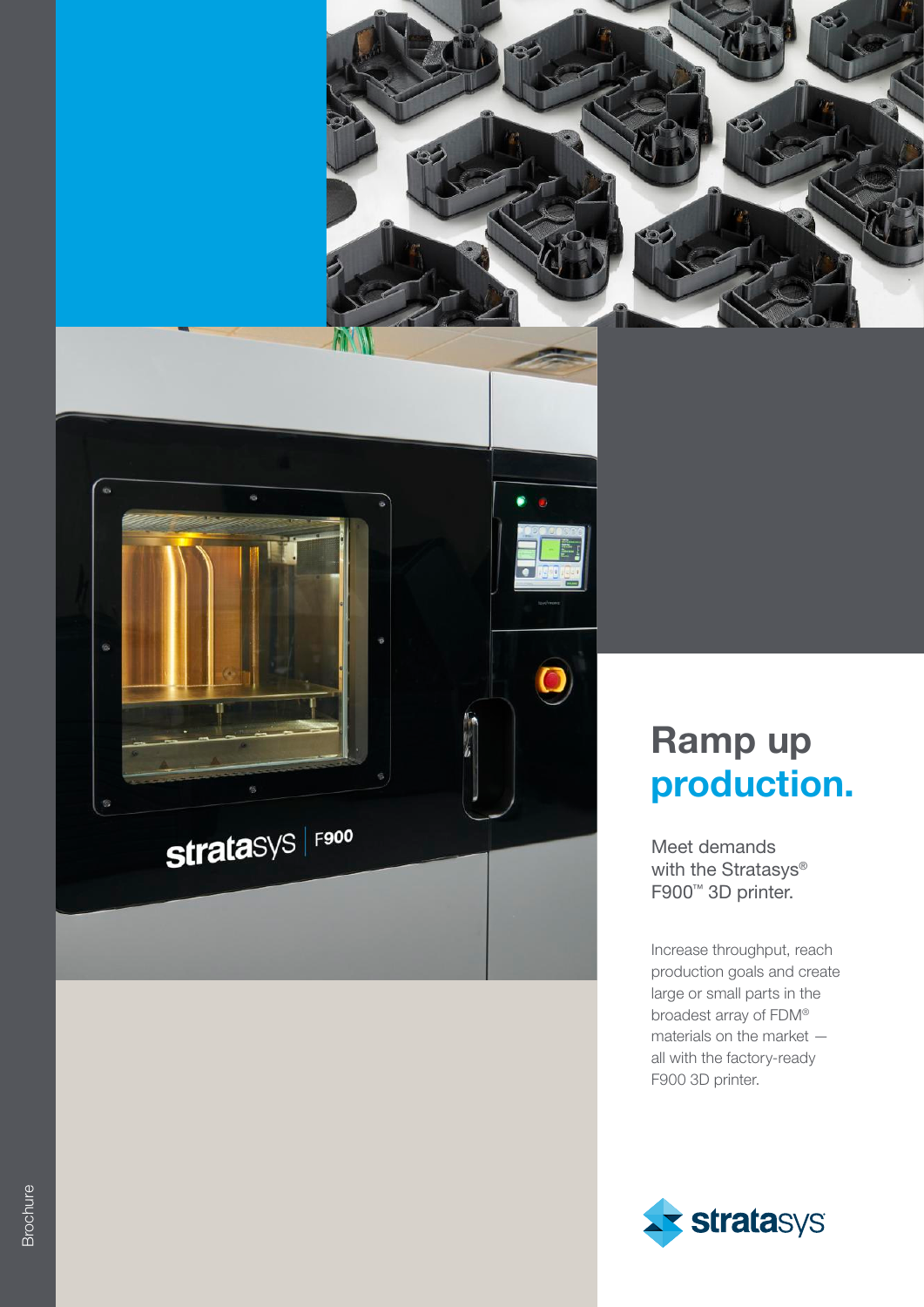# Built for large-scale manufacturing.

Trusted by global industry leaders in manufacturing, the high-performance F900 3D printer sets the standard for reliable, accurate 3D printing. And whether you're printing a full tray of complex parts or one large part, the F900 delivers accurate results, every time.

#### Large build volume.

With the largest build chamber available among Stratasys FDM printers, the F900 enables additive manufacturing at scale while delivering consistent, repeatable results.

#### Application versatility.

With 16 materials to choose from, ranging from engineering-grade thermoplastics to high-performance polymers, the F900 is suited for a variety of manufacturing applications including early prototyping, functional prototyping, end-use parts and production tooling. The soluble support materials also allow you to produce complex geometries in one print without assembly.

#### Industry-leading performance.

#### High-Strength Material Capability

Stratasys FDM technology is the standard in carbon fiber printing for tools and end-use parts that demand high strength and stiffness. FDM Nylon 12CF (carbon fiber) printed on the F900 offers superior mechanical properties, with an ultimate tensile strength exceeding 10,000 psi. And with a measured production variance of less than 5%, the F900 delivers these properties print after print.<sup>1</sup>

#### Production Throughput

The ability to achieve consistent build results across the entire F900 build plate lets you use the entire build area, to maximize productivity and throughput. Combined with the F900's 92% print success rate, you gain the reliable performance needed to attain your production goals on schedule.<sup>1</sup>

### Near-Isotropic Parts

Parts printed on the F900 exhibit more than 80% strength in the vertical (ZX) plane compared with in-plane  $(XZ)$  performance for certain materials.<sup>12</sup> This gives you greater flexibility to orient the part in the build chamber for optimal print results while achieving more consistent mechanical properties throughout the part.

### Unmatched Consistency

The F900 provides unequaled consistency when it comes to part properties. Tests on the ultimate tensile strength of ASA material across multiple F900s in all areas of the build platform demonstrate a variance of less than 6%.1 You get consistent, repeatable results, from the first part to the last.

### Unwavering Precision

Along with repeatable print results, the F900 produces parts with the highest dimensional accuracy and precision in the industry. This has been demonstrated by tests performed on multiple printers and numerous builds over months of print operations.<sup>1</sup> When you need reliable print performance that meets your tolerance specifications, the F900 delivers.

## Smart-factory integration.

Companies embracing Industry 4.0 concepts of automation, on-demand manufacturing and scalable part customization need connected 3D printing solutions that can integrate with their smart factory infrastructure. The F900 comes MTConnect-ready for digital factory integration and includes control software that leverages the system's hardware to deliver outstanding throughput, streamlined workflow and easier job monitoring. In addition, Stratasys has a variety of solutions to support connectivity, opening the door to new business possibilities.

1 Stratasys 2020 Repeatability and Reliability study for F370, Fortus 450mc and F900 printers.

<sup>2</sup> Results are based on tests using ASA material. Test coupons were printed on multiple printers across the build platen. High-performance thermoplastics like FDM Nylon 12CF and ULTEM resins provide a lower (approximately 50%) Z-strength in comparison to XZ due to factors such as carbon fiber alignment and thermal bonding.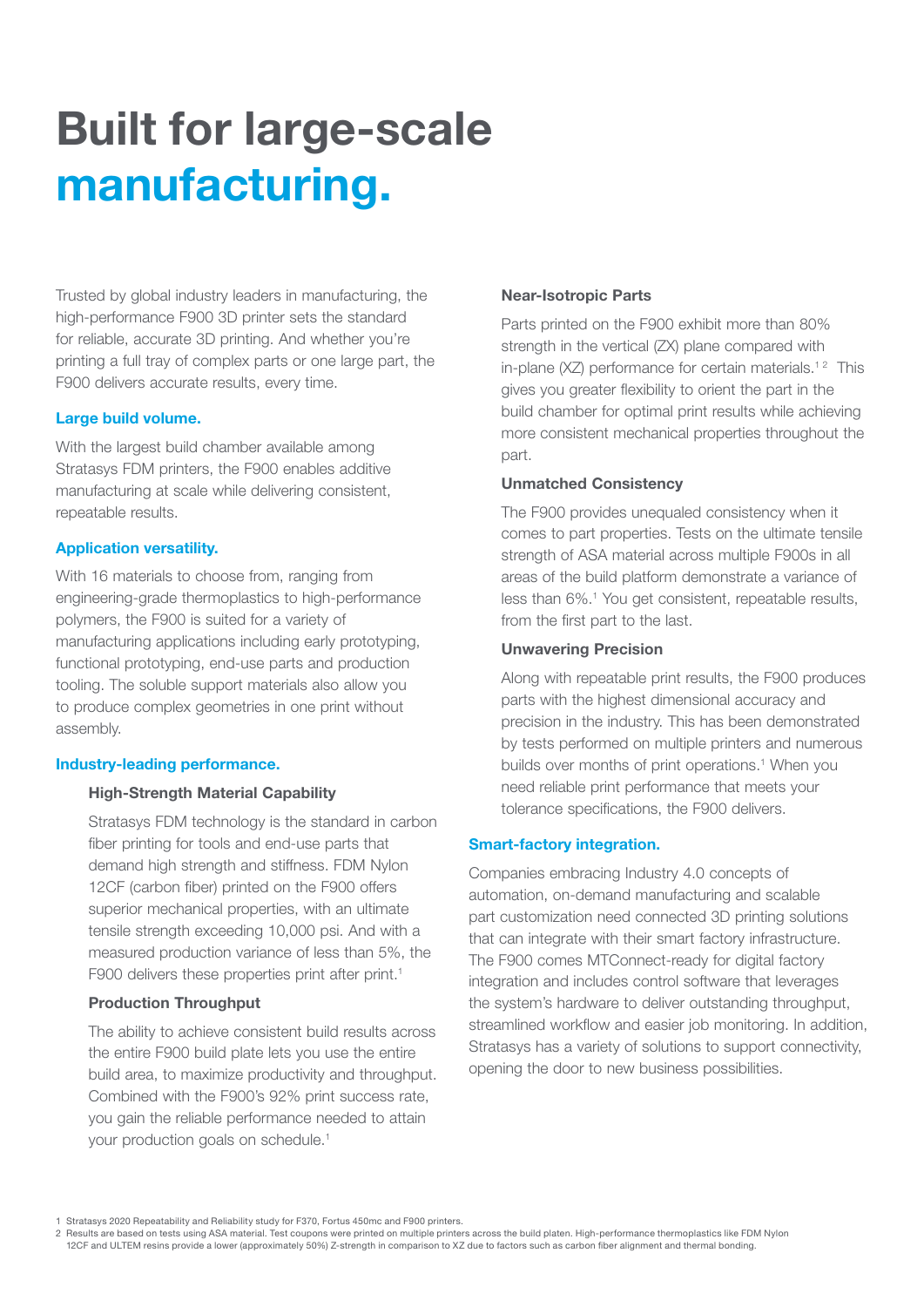# Streamline your factory workflow.

To help you manage your printing projects more efficiently, the F900 comes with integrated GrabCAD Print™ and Insight™ software. GrabCAD Print enables you to print directly from CAD formats using smart default settings and tooltips as well as access detailed views of models, trays and slice previews. And with Insight™ you can fine-tune part performance and material use for greater cost efficiency. The F900 is also compatible with GrabCAD Shop™ and other Software Partner solutions to help manage the full 3D printing workflow.





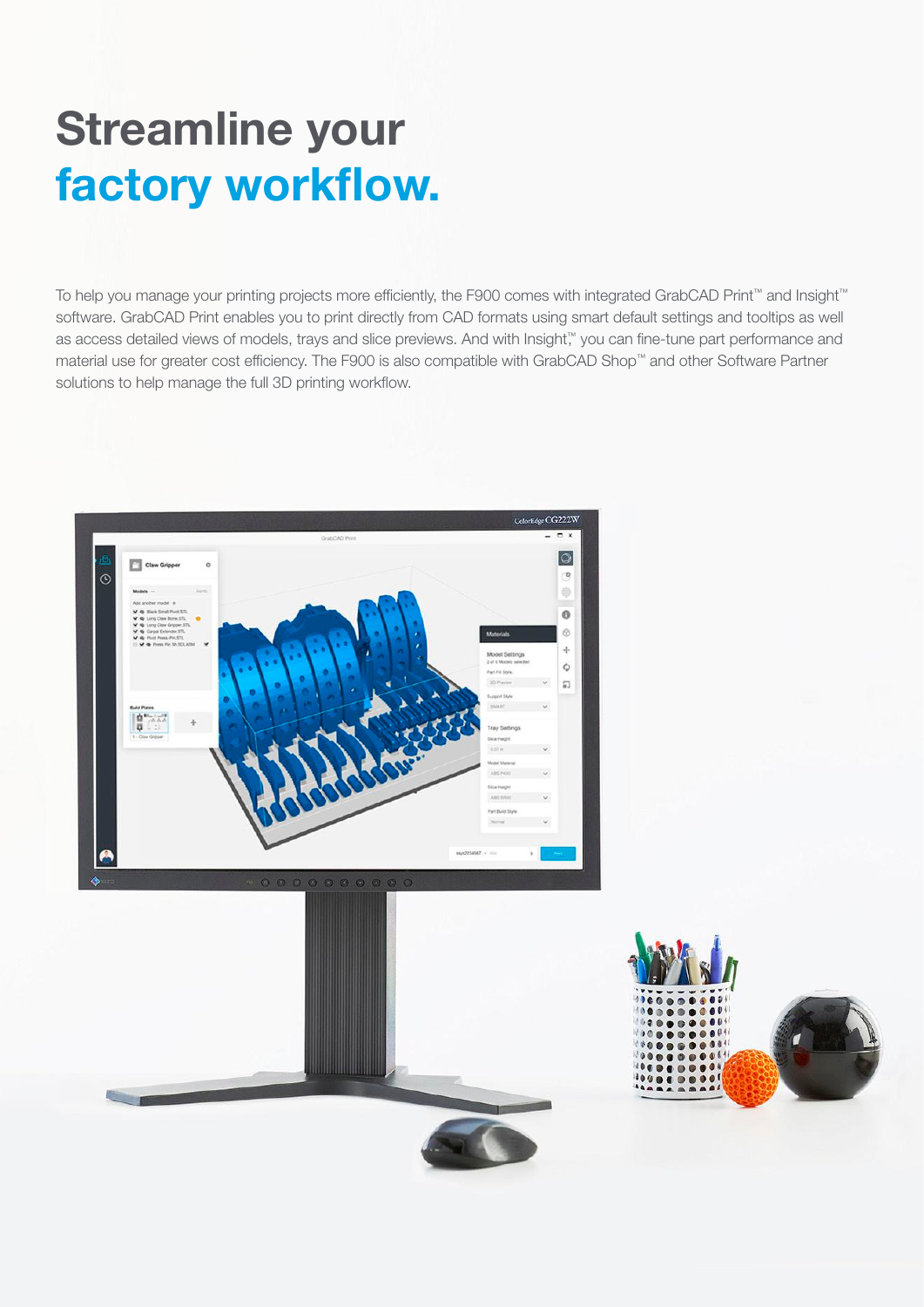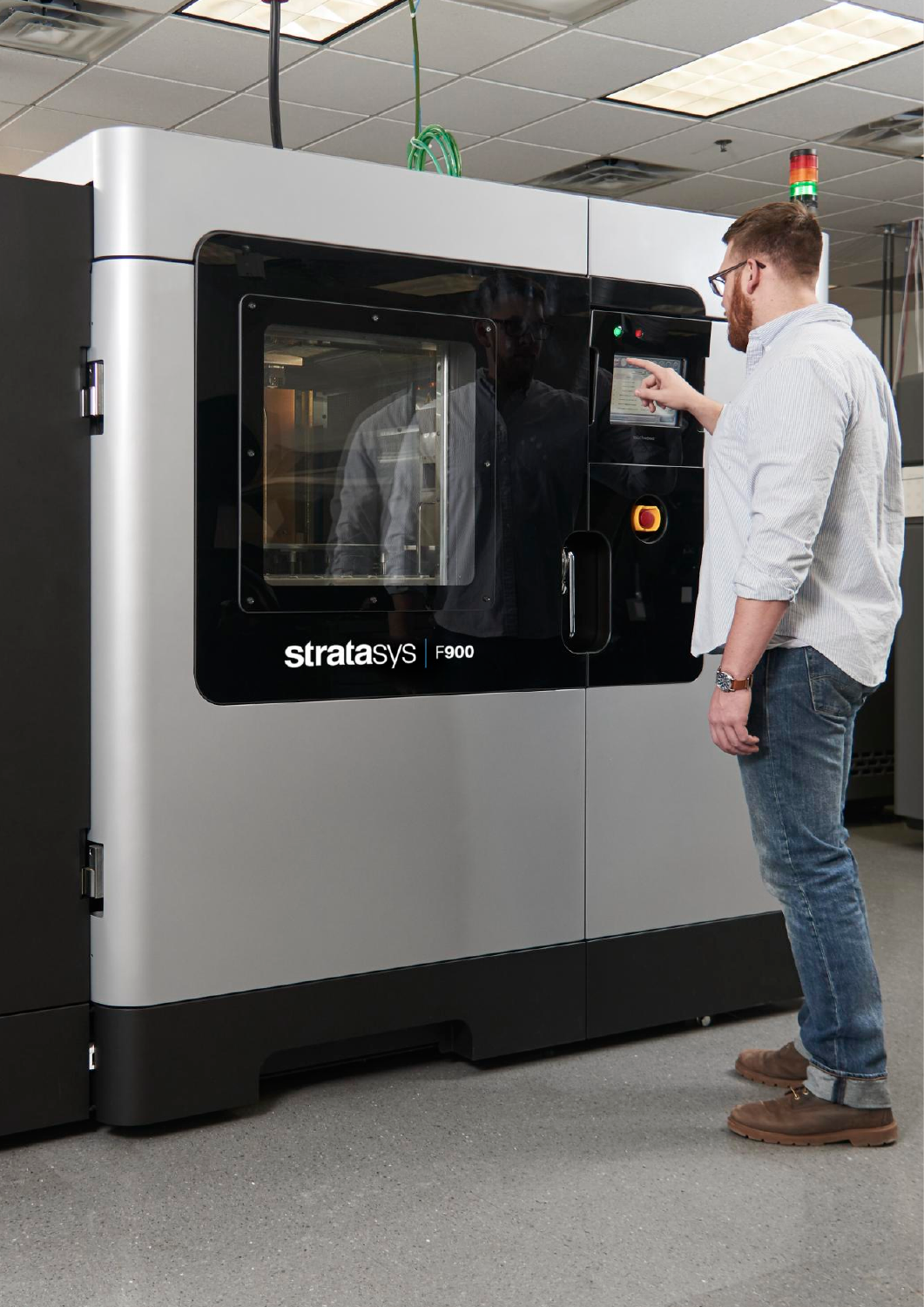## Get global service and support.

To help eliminate production downtime, our support team offers priority service, quick response times, fast delivery of replacement parts and scheduled preventative maintenance. We also provide expert technical training, predictable maintenance expenditures for easy budgeting, and scheduled software and hardware updates — giving you access to the most recent developments.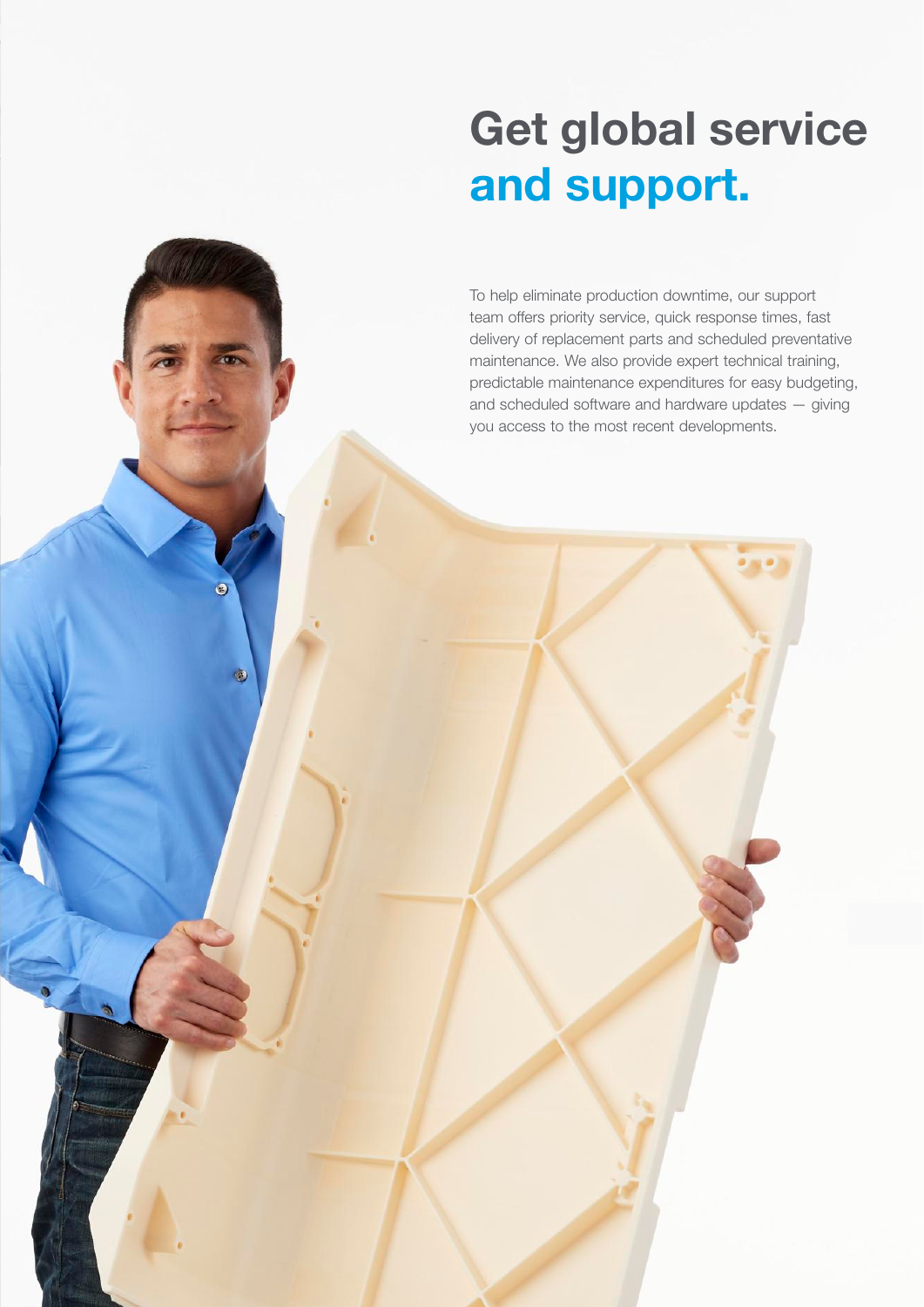## See the specs.

| <b>Product Specifications</b> |                                 |                                 |                                 |                                 |                                 |                                  |                                                                                                                                                     |
|-------------------------------|---------------------------------|---------------------------------|---------------------------------|---------------------------------|---------------------------------|----------------------------------|-----------------------------------------------------------------------------------------------------------------------------------------------------|
| <b>Materials</b>              | <b>Layer Thickness</b>          |                                 |                                 |                                 |                                 | <b>Support Structure</b>         | <b>Available Colors</b>                                                                                                                             |
|                               | 0.020<br>inch<br>(0.508)<br>mm) | 0.013<br>inch<br>(0.330)<br>mm) | 0.010<br>inch<br>(0.254)<br>mm) | 0.007<br>inch<br>(0.178)<br>mm) | 0.005<br>inch<br>(0.127)<br>mm) |                                  |                                                                                                                                                     |
| ABS-ESD7™                     | $\bigcirc$                      | $\bigcirc$                      | $\bullet$                       | $\bullet$                       | $\bigcirc$                      | Soluble                          | <b>Black</b>                                                                                                                                        |
| ABS-M30™                      | $\bigcirc$                      |                                 |                                 |                                 | $\bigcirc$                      | Soluble                          | $\blacksquare$ Red<br>$\blacksquare$ Ivory<br>□ White<br><b>Blue</b><br><b>Black</b><br>Dark Gray                                                   |
| ABS-M30i™                     | $\bigcirc$                      | O                               | 0                               | D                               | $\bigcirc$                      | Soluble                          | $\blacksquare$ Ivory                                                                                                                                |
| Antero <sup>®</sup> 800NA     | $\bigcirc$                      | $\bigcirc$                      |                                 | $\bigcirc$                      | $\bigcirc$                      | Breakaway<br>(support structure) | Natural                                                                                                                                             |
| Antero 840CN03                | $\bigcirc$                      | $\bigcirc$                      |                                 | $\bigcirc$                      | $\bigcirc$                      | Breakaway<br>(support structure) | Natural                                                                                                                                             |
| <b>ASA</b>                    |                                 |                                 |                                 |                                 |                                 | Soluble                          | <b>Black</b><br>Dark Blue<br>Dark Gray<br>Green<br>Light Gray<br><b>N</b> Yellow<br>$\square$ White<br>Orange<br><b>Red</b><br>$\blacksquare$ Ivory |
| FDM® Nylon 6                  | $\bigcirc$                      | o                               | 0                               | $\bigcirc$                      | $\bigcirc$                      | Soluble                          | <b>Black</b>                                                                                                                                        |
| FDM® Nylon 12                 | $\bigcirc$                      | 0                               | 0                               | $\bullet$                       | $\bigcirc$                      | Soluble                          | <b>Black</b>                                                                                                                                        |
| FDM® Nylon 12CF               | $\bigcirc$                      | $\bigcirc$                      | $\bullet$                       | $\bigcirc$                      | $\bigcirc$                      | Soluble                          | <b>Black</b>                                                                                                                                        |
| ${\sf PC}$                    | $\bigcirc$                      |                                 |                                 |                                 | $\bigcirc$                      | Breakaway,<br>Soluble            | $\Box$ White                                                                                                                                        |
| PC-ABS                        | $\bigcirc$                      |                                 |                                 |                                 | $\bigcirc$                      | Soluble                          | <b>Black</b>                                                                                                                                        |
| PC-ISO <sup>™</sup>           | $\bigcirc$                      |                                 |                                 |                                 | $\bigcirc$                      | Breakaway                        | Translucent Natural<br>$\square$ White                                                                                                              |
| <b>PPSF</b>                   | $\bigcirc$                      | $\bigcirc$                      | ●                               | $\bigcirc$                      | $\bigcirc$                      | Breakaway                        | $\blacksquare$ Tan                                                                                                                                  |
| ULTEM™ 9085 resin             | $\bigcirc$                      |                                 |                                 | $\bigcirc$                      | $\bigcirc$                      | Breakaway                        | $\blacksquare$ Tan<br><b>Black</b>                                                                                                                  |
| ULTEM™ 1010 resin             |                                 |                                 | 0                               | $\bigcirc$                      | $\bigcirc$                      | Breakaway                        | Natural                                                                                                                                             |
| ST-130                        | $\bigcirc$                      | $\bullet$                       | $\bigcirc$                      | $\bigcirc$                      | $\bigcirc$                      | Breakaway                        | Natural                                                                                                                                             |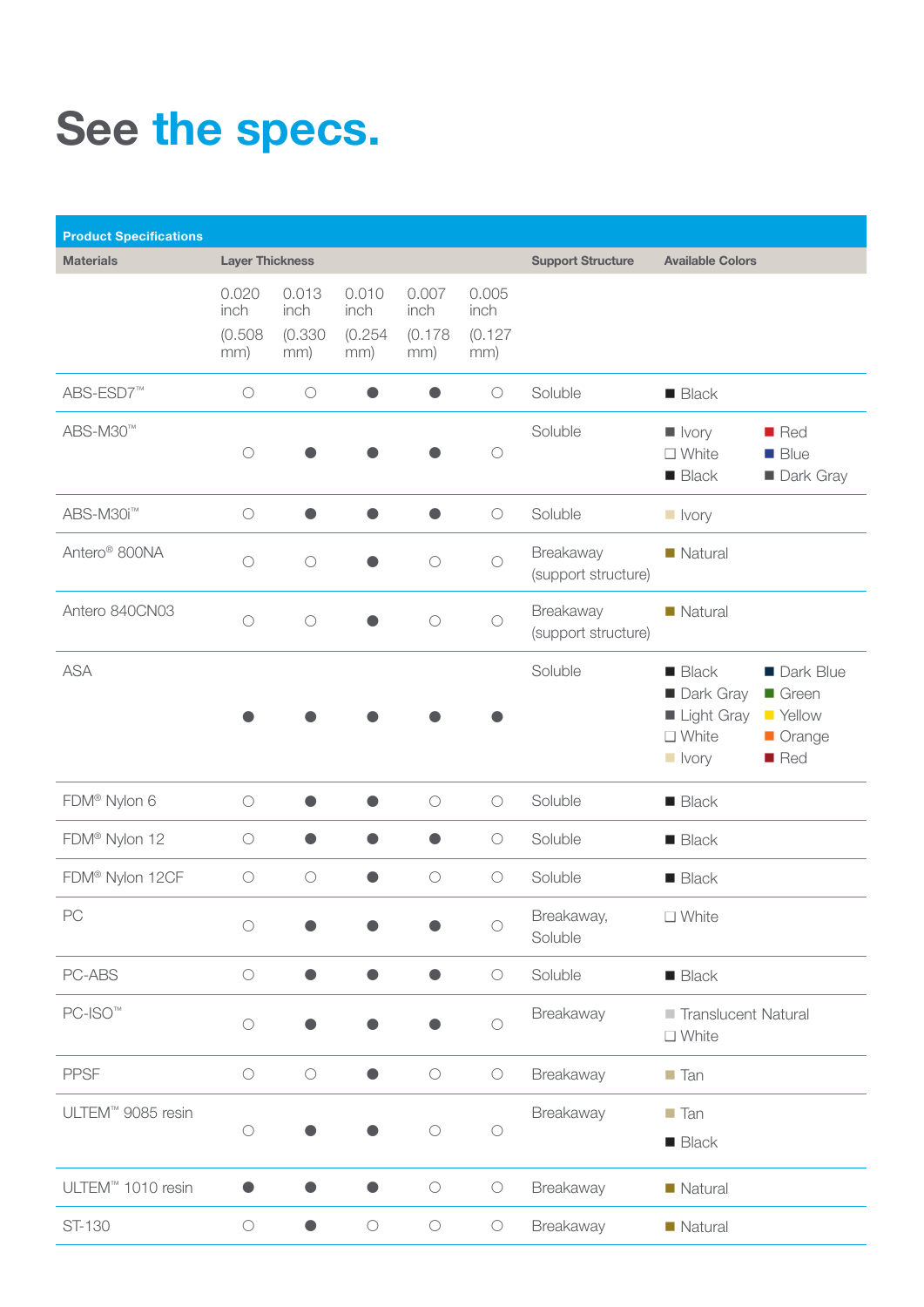| <b>Product Specifications</b>            |                                                                                                                                                                                                                                                                                                                                                                                                   |  |  |  |  |
|------------------------------------------|---------------------------------------------------------------------------------------------------------------------------------------------------------------------------------------------------------------------------------------------------------------------------------------------------------------------------------------------------------------------------------------------------|--|--|--|--|
| <b>System Size and Weight</b>            | 2,772 x 1,683 x 2,027 mm (109.1 x 66.3 x 78.1 in.); 2,869 kg (6,325 lbs.)<br>With Manufacturing Light Tower: 2,772 x 1,683 x 2,281 mm (109.1 x 66.3 x 89.8 in.)                                                                                                                                                                                                                                   |  |  |  |  |
| <b>Achievable Accuracy</b>               | Parts are produced within an accuracy of $+/-$ .089 mm or $+/-$ .0015 mm per mm, whichever<br>is greater $(+/-$ .0035 in. or $+/-$ .0015 in. per in., whichever is greater). Z part accuracy<br>includes an additional tolerance of -0.000/+ slice height. Note: Accuracy is geometry-<br>dependent. Achievable accuracy specification derived from statistical data at 95%<br>dimensional yield. |  |  |  |  |
| <b>Network</b><br>Communication          | 10/100 base T connection. Ethernet protocol.                                                                                                                                                                                                                                                                                                                                                      |  |  |  |  |
| <b>Operator Attendance</b>               | Limited attendance for job start and stop required.                                                                                                                                                                                                                                                                                                                                               |  |  |  |  |
| <b>Power Requirements</b>                | 230 VAC (three phase) 50/60Hz, 40 Amp circuit                                                                                                                                                                                                                                                                                                                                                     |  |  |  |  |
| <b>Additional</b><br><b>Requirements</b> | Compressed air required: 90-120 psi with a minimum flow of 20 CFM.                                                                                                                                                                                                                                                                                                                                |  |  |  |  |
| <b>Regulatory Compliance</b>             | CE, cTUVus, RCM, EAC, FCC Part B                                                                                                                                                                                                                                                                                                                                                                  |  |  |  |  |
| <b>Software</b>                          | All Fortus® systems include Insight and Control Center™ job processing and management<br>software. Compatible with GrabCAD Print for use with job reports, scheduling and<br>remote monitoring.                                                                                                                                                                                                   |  |  |  |  |
| <b>Operating System</b>                  | Windows 10 and newer, Windows Server 2016 and newer.<br>Only 64-bit versions of Windows are supported.                                                                                                                                                                                                                                                                                            |  |  |  |  |